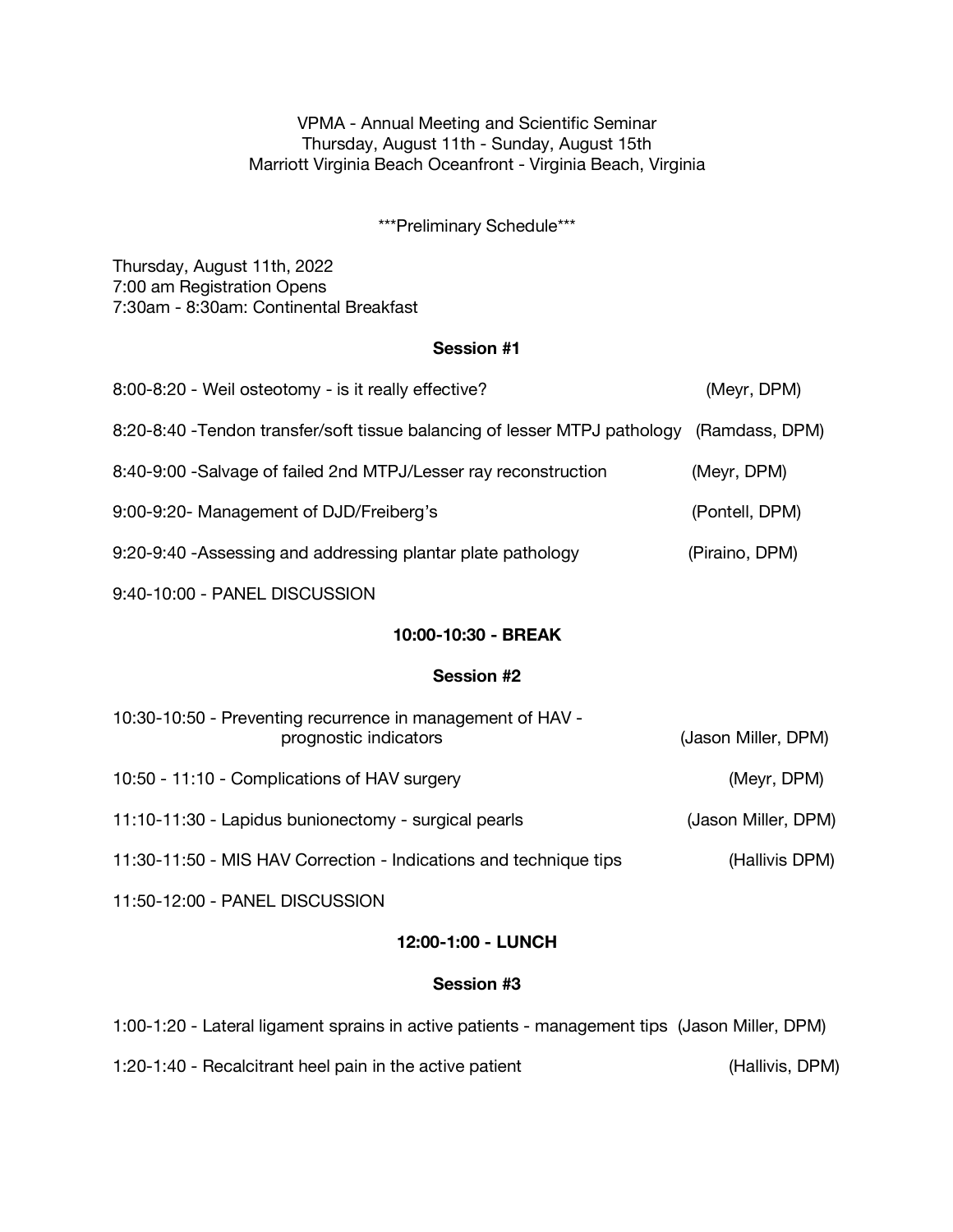1:40-2:00 - Orthobiologics for tendon/ligament injuries- Is there good evidence? (Piraino, DPM)

2:00-2:20 -Surgical management of ankle instability (Ramdass, DPM)

2:20-2:40 - Arthroscopy pearls (Piraino, DPM) 2:40-3:00 PANEL DISCUSSION

## **3:00-3:30 - BREAK**

## **Session #4**

| 3:30-4:00 - Updates of management of bone and soft tissue infection<br>of the foot and ankle                                    | (ID MD)                 |
|---------------------------------------------------------------------------------------------------------------------------------|-------------------------|
| 4:00-4:20 Local administration of antibiotics in the setting of osteomyelitis, does it make a<br>difference in outcome?<br>DPM) | (Pontell,               |
| 4:20-4:40 - Management of post-operative wound/hardware infection                                                               | (Levitt, DPM)           |
| 4:40-5:00 - Patient Safety                                                                                                      | (Christine Miller, DPM) |
| 5:00 - BREAK FOR EVENING                                                                                                        |                         |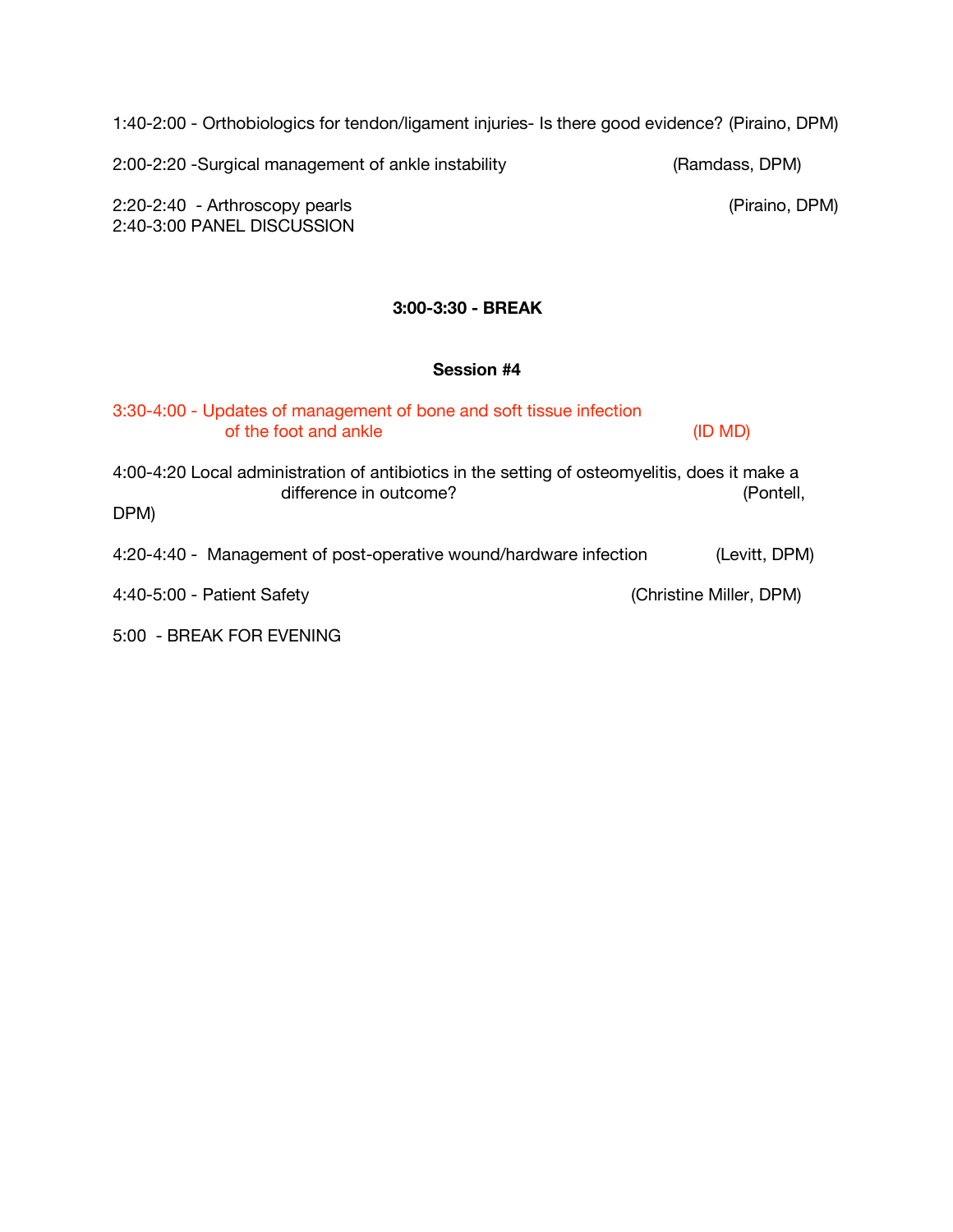# **Friday, August 12th, 2022**

| FIIUAY, AUYUSU IZUI, ZUZZ                                                             |                    |
|---------------------------------------------------------------------------------------|--------------------|
| 7:00 am Registration Opens                                                            |                    |
| 7:30am - 8:30am: Continental Breakfast                                                |                    |
| <b>Session #5</b>                                                                     |                    |
| 8:00-9:00 - Opioid Management and Legal Implications                                  | (Amber Bockin, JD) |
| 9:00-9:30 - 2022 Updates: Topics in Coding<br>DPM)                                    | (David Freedman,   |
| 9:30-10:00 - 2022 Updated Topics in Coding - What is a Level 4? (David Freedman, DPM) |                    |
| 10:00-10:30 - BREAK                                                                   |                    |
|                                                                                       |                    |
| <b>Session #6</b>                                                                     |                    |
| 10:30-11:00 Plastic surgery techniques                                                | (Dockery, DPM)     |
| 11:00-11:30 Common dermatologic misdiagnoses                                          | (Dockery, DPM)     |

11:30-12:00 Simplifying pediatric rotational deformities (Dockery, DPM)

# **LUNCH 12:00-1:00**

## **Session #7**

| 1:00-1:20 - Tarsal Coalition: Deciding between resection versus fusion (Downey, DPM) |                |
|--------------------------------------------------------------------------------------|----------------|
| 1:20-1:40 - Management of calcaneal fractures                                        | (Piraino, DPM) |
| 1:40-2:00- Peroneal tendon subluxation - a reproducible approach                     | (Downey, DPM)  |
| 2:00-2:20- Management of tibial plafond fractures                                    | (Moore, MD)    |
| 2:20-2:30 - PANEL DISCUSSION                                                         |                |

**2:30-3:00 - BREAK**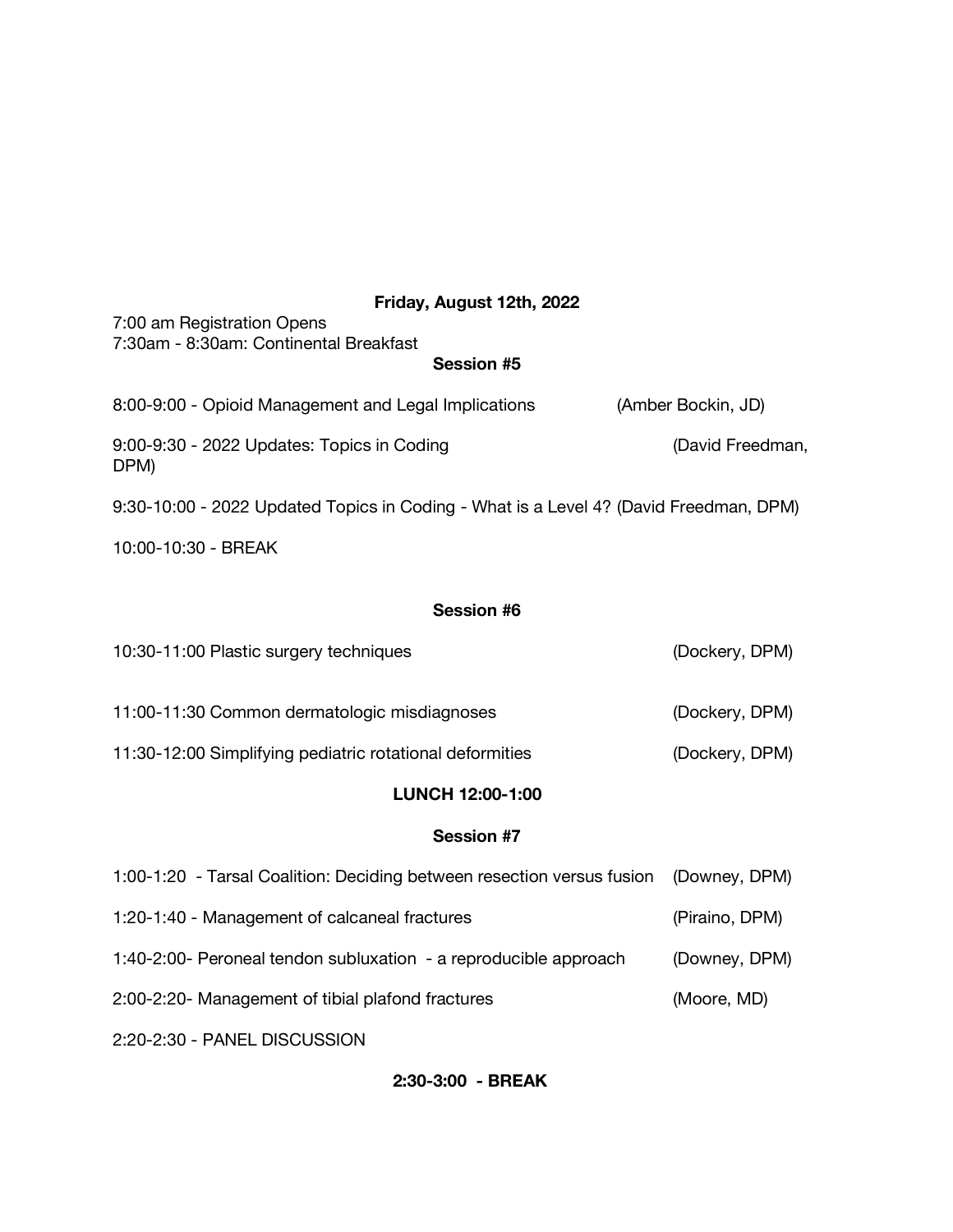# **Session #8**

| 3:00-3:20- TAR                                            | (Moore MD)       |
|-----------------------------------------------------------|------------------|
| 3:20-3:40 - Flatfoot (Per Hoff)                           | (Hoffbauer, DPM) |
| 3:40-4:00 - MIS applications in foot/ankle reconstruction | (Moore, MD)      |
| 4:00-4:20 - Syndesmotic injuries of the ankle             | (Hoffbauer DPM)  |
|                                                           |                  |

4:20-4:45 PANEL DISCUSSION

Saturday, August 13th, 2022 7:00 am Registration Opens 7:30 am -8:30 am - Continental Breakfast

## **Session #9**

| 8:00-8:30                                            | Role of diagnostic imaging in treating soft tissue and bone infection of the foot<br>and ankle |                             |
|------------------------------------------------------|------------------------------------------------------------------------------------------------|-----------------------------|
|                                                      |                                                                                                | (Pater Van Geertruyden, MD) |
| $8:30 - 8:50$                                        | Properly offloading the diabetic foot                                                          | (Bruno, DPM)                |
| 8:50-9:10                                            | Charcot foot, when must I reconstruct?                                                         | (Meyr, DPM)                 |
| 9:10-9:30                                            | Surgical management of the Charcot foot                                                        | (Hoffbauer, DPM)            |
| 9:30-9:50                                            | Utility of flaps and biologics for salvage of the diabetic foot                                | (Levitt, DPM)               |
| 9:50-10:00 - PANEL DISCUSSION<br>10:00-10:30 - BREAK |                                                                                                |                             |
| <b>Session #10 - Reconstructive Round Robin</b>      |                                                                                                |                             |
|                                                      | 10:30-10:45- Close call - salvage of the diabetic ankle fracture                               | (Ramdass, DPM)              |
| 10:45-11:00 - Charcot case                           |                                                                                                | (Levitt, DPM)               |
|                                                      | 11:00-11:15 Rescuing is all about staying logical                                              | (Downey, DPM)               |
| 11:15-11:30- TBA                                     |                                                                                                | (Bill Simon, DPM)           |
|                                                      | 11:45-12:00 Lessons from the bilateral Bridle                                                  | (Hoffbauer, DPM)            |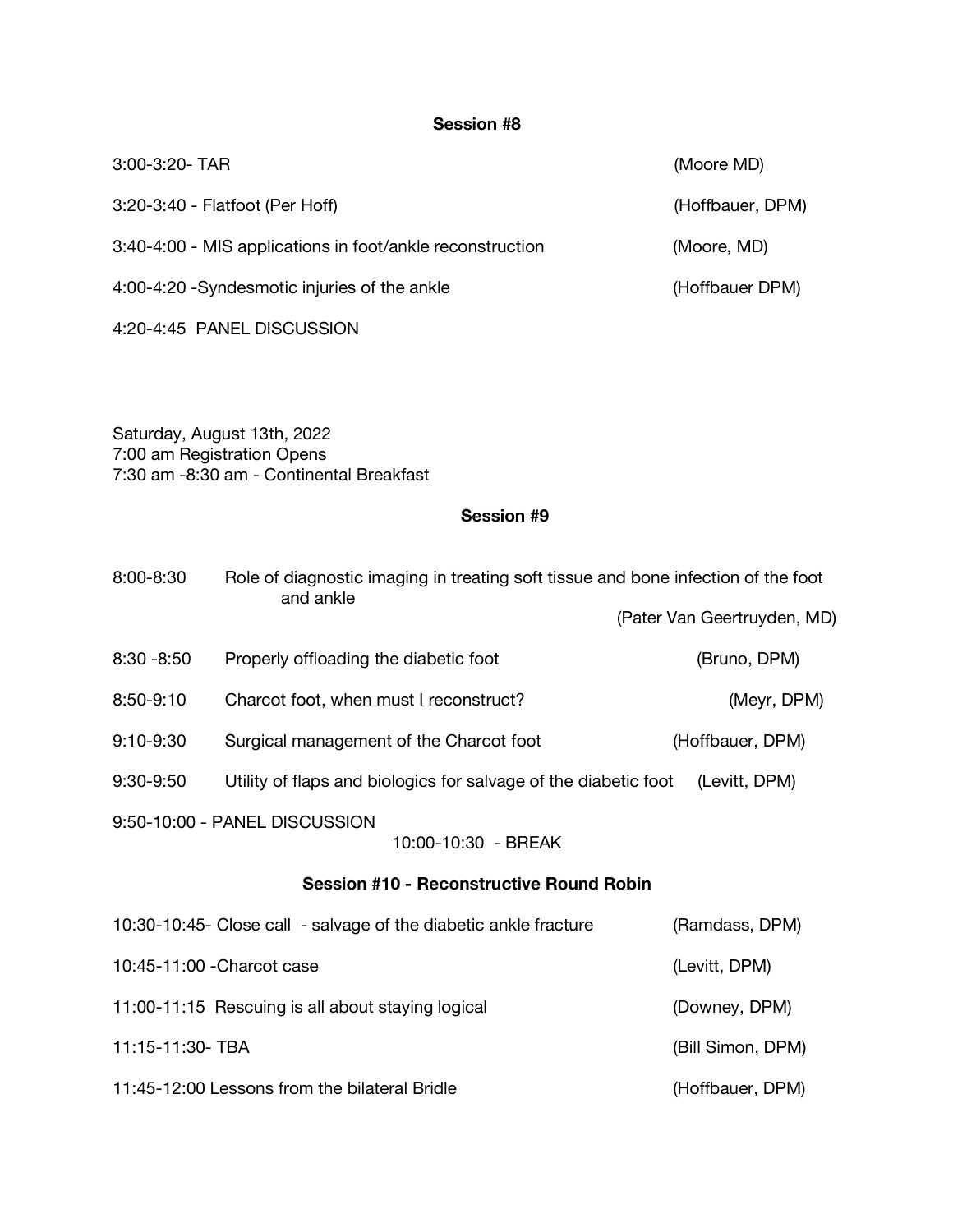## **12:00-2:00 LUNCH / ANNUAL VPMA MEETING**

## **Session #11**

| 2:00-2:30- Dr. Chirtea Memorial Lecture- An algorithm to use on Monday to manage common<br>skin issues | (Vlahovic,            |  |
|--------------------------------------------------------------------------------------------------------|-----------------------|--|
| DPM)                                                                                                   |                       |  |
| 2:30-3:00 - Pyoderma gangrenosum                                                                       | (Dockery, DPM)        |  |
| 3:00-3:30- What you didn't learn in school: Nail disease                                               |                       |  |
| DPM)                                                                                                   | (Vlahovic,            |  |
| 3:30 - 3:45 - BREAK                                                                                    |                       |  |
| 3:45-4:05 - Tackling the cavus foot                                                                    | (TBA)                 |  |
| 4:05-4:25 Nonunions: The 5 Pillars of Successful Treatment                                             | (Downey, DPM)         |  |
| 4:25-4:45 Failure of ankle ORIF- what are my options?                                                  | (Hoffbauer, DPM)      |  |
| 4:45-5:00 PANEL DISCUSSION                                                                             |                       |  |
|                                                                                                        |                       |  |
| Sunday, August 14th, 2022                                                                              |                       |  |
| <b>Session #12</b>                                                                                     |                       |  |
| 8:00-8:30 Management of painful diabetic neuropathy:<br>what other options are there?                  | (Derrick Wagoner, DO) |  |
| 8:30-9:00 LisFranc injuries - are we fusing too often?                                                 | (TBA)                 |  |
| 9:00-9:30 - Sports Medicine Technologies                                                               | (Ben Pearl, DPM)      |  |
| 9:30-10:00 - Office Emergencies                                                                        | (Barry Knapp, MD)     |  |
|                                                                                                        |                       |  |

## **10:00-10:30 - BREAK**

# **10:30-12:30 - EVMS/INOVA CASE PRESENTATIONS**

10:30-10:50 INOVA

10:50-11:10 - EVMS

11:10-11:30 - INOVA